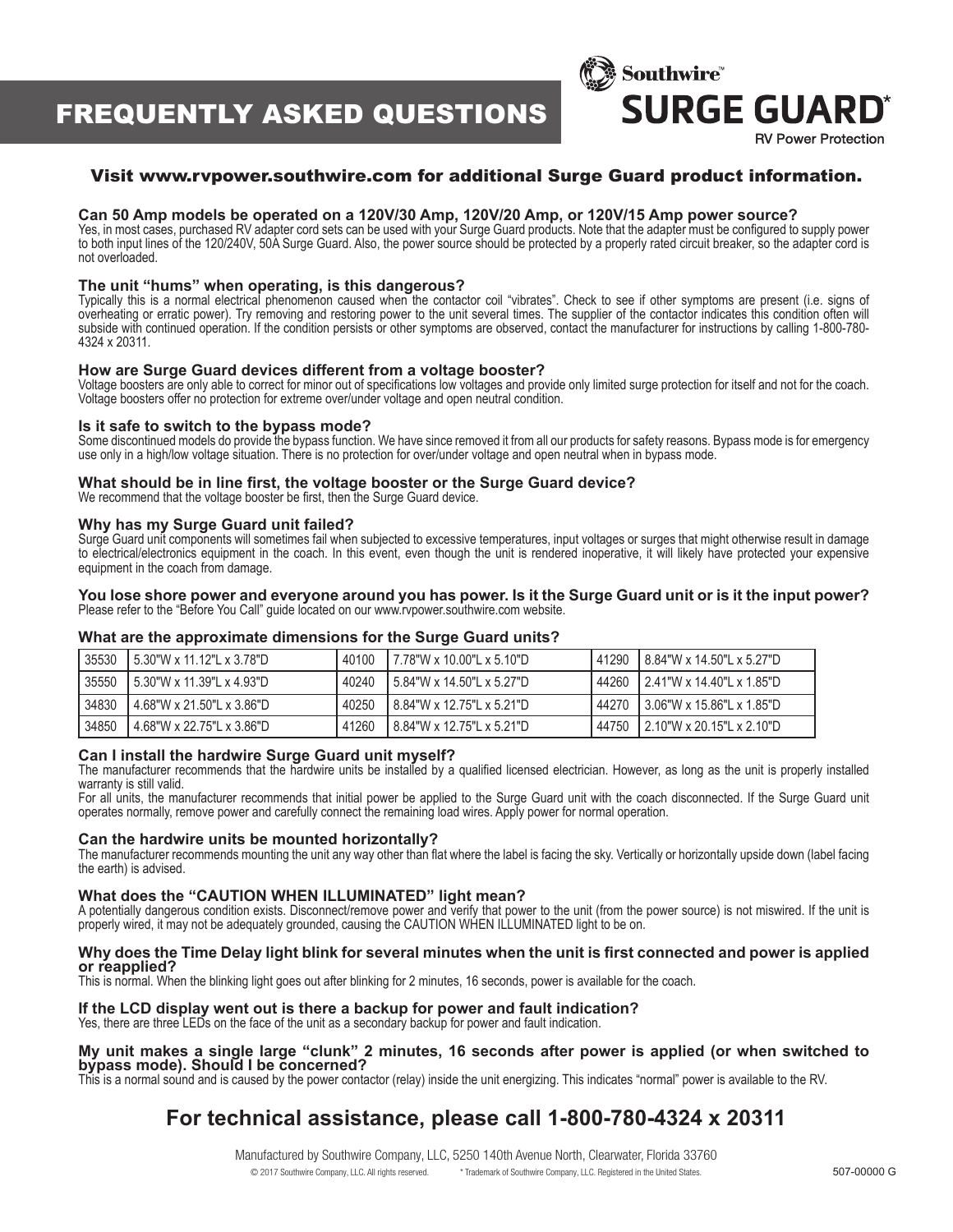# FREQUENTLY ASKED QUESTIONS



#### **What do I do when the unit "chatters" when power up is attempted?**

DO NOT ATTEMPT TO OPERATE. Consult the troubleshooting guide and/or call Southwire technical support at (800) 780-4324, ext 20311

#### **What do I do if the unit fails to operate?**

With Line Light(s) Off: Check power source. On 50 Amp units, both line lights must be on for the unit to operate.

With Lines Light(s) On: If the condition persists, verify that the line (source) voltage is within 102V to 132V per line. If line voltage is within 102V to 132V per line. If line voltage is within 102V to 132V per line (both lines must be within tolerance), return unit to manufacturer. Call 1-800-780-4324 x 20311 for return instructions.

#### **Can these units be "field repaired"?**

No. The unit must be returned to Southwire. Please call 1-800-780-4324 x 20311 to obtain a return materials authorization number.

#### **Can these units be "field tested"?**

No. However, please consult the troubleshooting guide shipped with each product or at www.rvpower.southwire.com under the given part number. If unit needs to be returned, please contact Southwire at 1-800-780-4324 x 20311 to obtain a return materials authorization number.

#### **What is surge protection?**

Surge protection is protection against voltage spikes on power lines. These voltage spikes can cause severe damage to electronic/electrical equipment, even if not in close proximity. Although several factors determine the effectiveness of surge protection, a loose guide is the number of joules rated for the device. This should not be confused with over/under voltage protection, which is effective for a gradual increase or decrease in voltage, exceeding the maximum or minimum voltage for which appliances are rated.

NOTE: Direct lightning strikes can be catastrophic. Although effectiveness varies, obviously no device can effectively protect against a close or direct lightning strike.

#### **Does Southwire have a recommended replacement for discontinued models AECM10040A and AECM10040AG automatic transfer switches, should thy fail to operate properly?**

Yes. If your AECM Automatic Transfer Switch needs to be replaced, Southwire recommends the following replacements:

Model AECM10040A: Replace with Southwire Model 40250-RVC-1K Model AECM10040AG: Replace with Southwire Model 40250-RVC-2K The above ATS replacements meet the UL requirements for automatic transfer switches, UL 108. Note that the kits include the basic Southwire ATS Model 40250, a replacement remote monitor and adapters to allow the existing remote monitor cable to be used. If you have any questions or need assistance in troubleshooting and/or replacing your unit, please refer to www.rvpower.southwire.com or contact Southwire Technical Support at 1-800-780-4324 x 20311.

#### **What does the term "weather resistant" mean?**

The term "weather resistant", sometimes described as "rainproof", is used to describe many electrical products that are manufactured for outdoor use. Surge Guard products described as "weather resistant" can be used in most outdoor environments. Please not that these products should not be submerged under water at any time.

#### **How are Surge Guard devices different from standard surge protectors?**

Standard surge protectors do not provide protection for over/under voltage or open neutral conditions.

### **What does the RED "protected" indicator LED on my surge guard tell me?**

If the "SURGE" indicator light is on, it means that the built-in surge protection has absorbed its capacity or been sacrificed to protect your equipment and is no longer functioning properly. The surge guard is recommended to be replaced. Any questions can be answered by Technical Support

#### **How do I know my surge protection still works?**

The surge protection does not usually fail unless there is a direct lightning strike. If this happens, there would likely be other obvious damage; otherwise, the surge protection should last indefinitely. On models 34830 and 34850, the SURGE (No protection when lit) LED indicator will be lit

#### **What is over voltage and under voltage protection?**

Over voltage and under voltage protection removes primary power from the load (i.e. RV coach) when the voltage drops below 102V or above 132V (safe mode). This predetermined value is selected as the point beyond which electrical and electronic equipment is likely to be damaged if operated for an extended length of time. The user of any protective device is urged to be aware that protective devices are not necessarily effective for all circumstances. Bypassing for this condition can result in damage of electrical equipment on the coach.

#### **What is the warranty period for these units?**

Refer to the warranty information supplied at time of purchase. Generally, unless otherwise noted, the unit is under warranty for one (1) year with proof of purchase.

#### **Are locking devices available to protect my portable Surge Guard unit?**

Yes, a lock hasp (for use with a padlock) can be obtained through Surge Guard dealers nationwide.

# **For technical assistance, please call 1-800-780-4324 x 20311**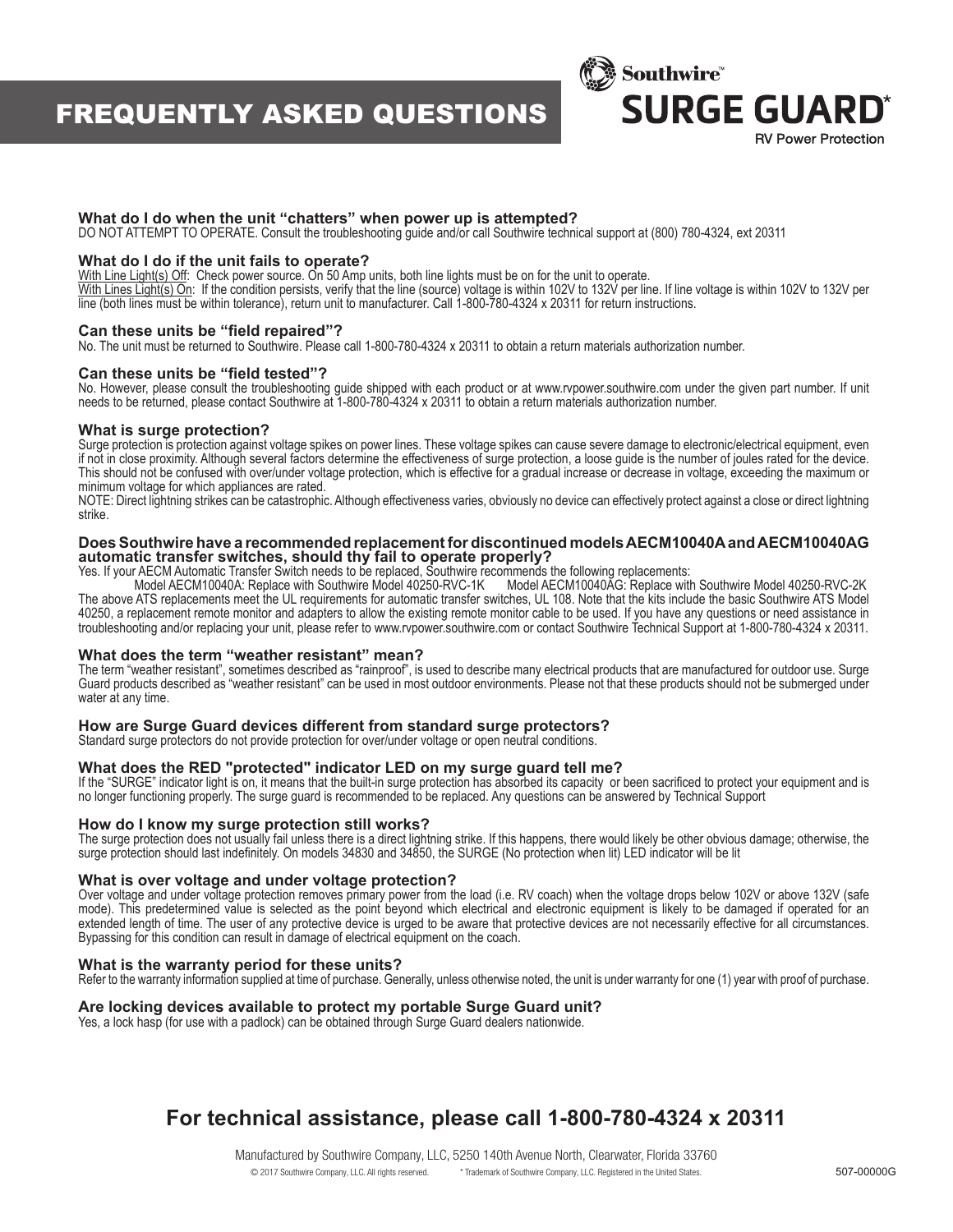FOIRE AUX QUESTIONS



### Visitez www.SurgeGuard.com pour plus de renseignements sur le produit Surge Guard.

#### **Les modèles de 50 ampères peuvent-ils fonctionner avec une source d'alimentation de 120 V/30 A, 120 V/20 A, ou 120 V/15A?**

Oui, dans la plupart des cas, les jeux de cordons adaptateurs pour VR peuvent être utilisés avec vos produits Surge Guard. Prenez note que l'adaptateur doit être configuré en fonction du bloc d'alimentation pour les deux lignes d'entrée de 120/240 V, 50 A du Surge Guard. De plus, la source d'alimentation doit être protégée par un disjoncteur calibré correctement, de manière à ce que le cordon adaptateur ne soit pas surchargé.

#### **L'appareil « bourdonne » lorsqu'il fonctionne, est-ce dangereux?**

En général, il s'agit d'un phénomène électrique normal qui se produit lorsque la bobine de contacteur « vibre ». Vérifiez si d'autres symptômes sont présents (par exemple, des signes de surchauffe ou une tension irrégulière). Essayez de couper et de rétablir l'alimentation vers l'appareil à plusieurs reprises. Le fournisseur du contacteur indique que cette condition est fréquente et se résorbera avec l'exploitation continue. Si cette condition persiste ou si d'autres symptômes sont observés, contactez le fabricant pour la démarche à suivre en appelant au 1-800-780-4324 x 20311.

#### **En quoi Surge Guard est-il différent d'un amplificateur de tension?**

Les amplificateurs de tension sont conçus seulement pour corriger les basses tensions mineures hors spécifications et offrent uniquement une protection limité contre les surintensités pour eux-mêmes et non pour le véhicule. Les amplificateurs de tension n'offrent aucune protection contre les surtensions ou les soustensions extrêmes et les circuits neutres ouverts.

#### **Est-il sécuritaire de passer en mode de dérivation?**

Certains modèles abandonnés offrent une fonction de dérivation. Nous avons éliminé cette fonction de tous nos produits pour des motifs de sécurité. Le mode de dérivation est conçu pour les urgences seulement dans une situation de haute tension ou de basse tension. En mode de dérivation, il n'y a pas de dispositif de protection contre la surtension ou la sous-tension et le circuit neutre ouvert.

#### **Quel dispositif devrait être installé en premier dans le circuit, l'amplificateur de tension ou l'appareil Surge Guard?** Nous recommandons d'installer l'amplificateur de tension en premier, puis l'appareil Surge Guard.

#### **Pourquoi mon produit Surge Guard a-t-il fait défaut?**

Les composantes de l'appareil Surge Guard feront parfois défaut lorsqu'exposées à des températures excessives, des tensions d'entrée ou des surtensions qui auraient autrement endommagé l'équipement électrique ou électronique du véhicule. Dans ce cas, même si l'appareil Surge Guard est maintenant inutilisable, il a protégé l'équipement dispendieux de votre véhicule contre les dommages.

#### **Vous perdez le courant de stationnement et tout le monde autour de vous a encore de l'électricité. Le problème provient-il de l'appareil Surge Guard ou de la puissance d'entrée?**

Veuillez vous référer au guide « Avant d'appeler » situé sur notre site Web www.SurgeGuard.com.

#### **Quelles sont les dimensions approximatives des produits Surge Guard?**

| 35530 | 5,30 po L x 11,12 po l x 3,78 po h | 40100 | $7,78$ po L x 10,00 po l x 5,10 po h | 41290 | 8,84 po L x 14,50 po l x 5,27 po h              |
|-------|------------------------------------|-------|--------------------------------------|-------|-------------------------------------------------|
| 35550 | 5,30 po L x 11,39 po l x 4,93 po h | 40240 | 5,84 po L x 14,50 po l x 5,27 po h   | 44260 | $\frac{1}{2}$ ,41 po L x 14,40 po l x 1,85 po h |
| 34830 | 4,68 po L x 21,50 po l x 3,86 po h | 40250 | 8,84 po L x 12,75 po l x 5,21 po h   | 44270 | 3,06 po L x 15,86 po l x 1,85 po h              |
| 34850 | 4,68 po L x 22,75 po l x 3,86 po h | 41260 | 8,84 po L x 12,75 po L x 5,21 po h   | 44750 | $\frac{1}{2}$ ,10 po L x 20,15 po l x 2,10 po h |

#### **Puis-je installer l'appareil Surge Guard câblé moi-même?**

Le fabricant recommande que les appareils câblés soient installés par un électricien qualifié. Cependant, dans la mesure où l'appareil est installé correctement, la garantie reste valide.

Pour tous les appareils, le fabricant recommande que l'alimentation initiale soit appliquée à l'appareil Surge Guard avec le véhicule débranché. Si l'appareil Surge Guard fonctionne normalement, retirez l'alimentation et branchez soigneusement les fils de charge restants. Raccordez l'alimentation pour une utilisation normale.

#### **Les appareils câblés peuvent-ils être installés horizontalement?**

Le fabricant recommande de monter l'appareil de n'importe quelle façon, sauf à plat avec l'étiquette vers le ciel. Monter l'appareil verticalement ou horizontalement à l'envers (avec l'étiquette vers le sol) est conseillé.

#### **Que signifie l'indicateur « CAUTION WHEN ILLUMINATED »?**

Une condition potentiellement dangereuse est présente. Débranchez ou retirez l'alimentation et vérifiez que l'alimentation vers l'appareil (de la source d'alimentation) n'est pas mal raccordée. Si l'appareil est correctement branché, il n'est peut-être pas mis à la terre de façon adéquate, provoquant le scintillement de l'indicateur CAUTION WHEN ILLUMINATED.

#### **Pourquoi le témoin Time Delay clignote-t-il pendant plusieurs minutes lorsque l'appareil est branché pour la première fois et lorsque l'alimentation est coupée et rétablie?**

Ceci est normal. Lorsque la lumière clignotante cesse de clignoter après 2 minutes et 16 secondes, l'alimentation est acheminée au véhicule.

#### **Si l'affichage ACL s'éteint, y a-t-il une autre façon d'indiquer la tension et les défaillances?**  Oui, il y a trois DEL sur le devant de l'appareil qui agissent à titre d'affichage secondaire pour la tension et la défaillance.

#### **Mon appareil émet un bruit sourd 2 minutes et 16 secondes après la mise sous tension (ou lorsque l'appareil passe en mode de dérivation). Devrais-je m'inquiéter?**

Ceci est un bruit normal provoqué par la mise sous tension du contacteur de puissance (relais) à l'intérieur de l'appareil. Ceci indique qu'une alimentation « normale » est disponible pour le VR.

## **Pour obtenir une assistance technique, veuillez composer le 1-800-780-4324 x 20311**